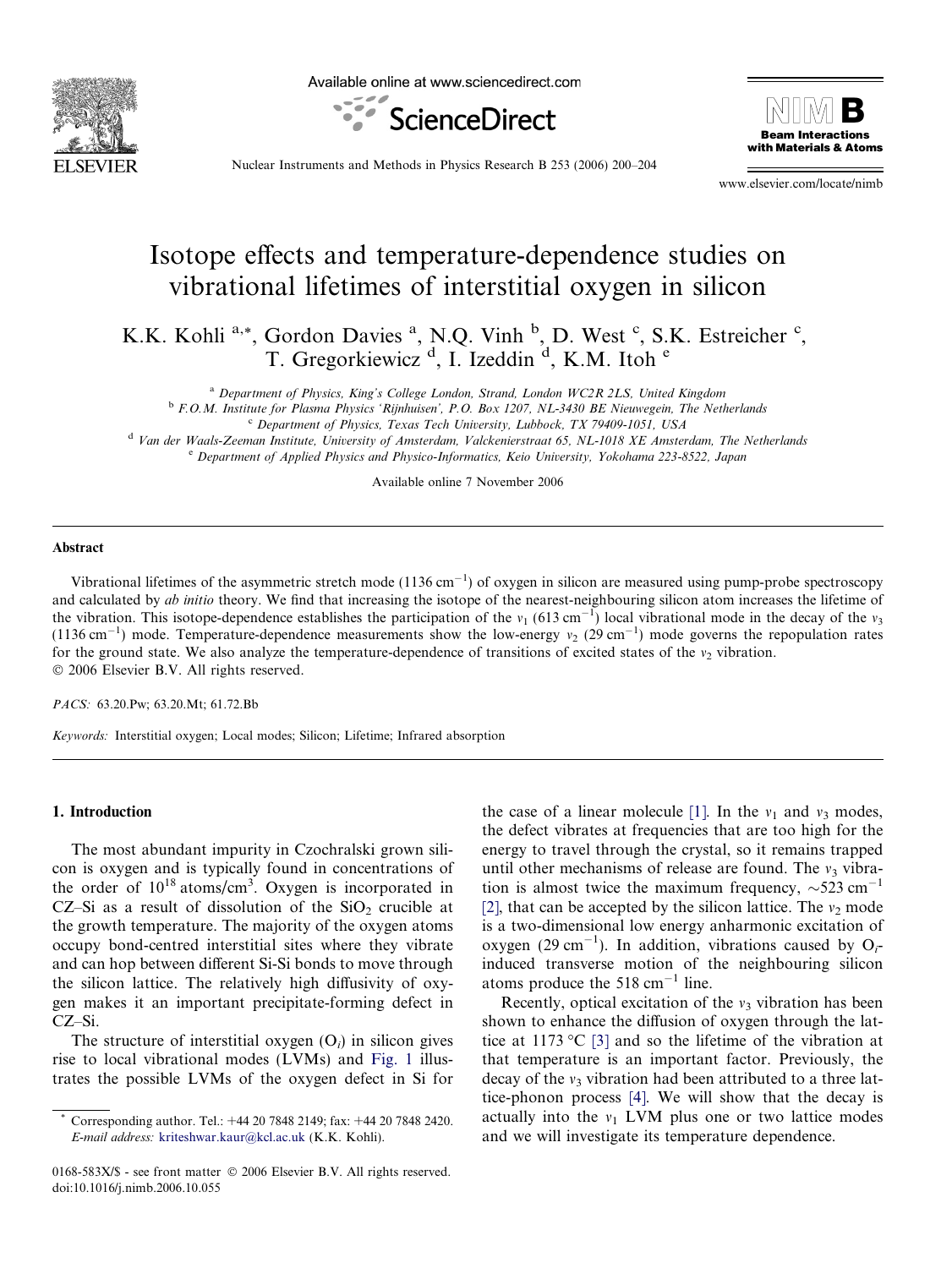<span id="page-1-0"></span>

Fig. 1. Local vibrational modes of the Si–O–Si defect.

### 2. Experimental setup

CZ-grown silicon samples of natural isotopic abundanc and of single-isotope  ${}^{30}$ Si were used. They contained  $9 \times$  $10^{17}$  cm<sup>-3</sup> of oxygen. Measurement temperatures between 5 and 100 K were obtained by using a continuous flow helium cryostat.

The lifetime of the 1136  $\text{cm}^{-1}$  vibration was measured by the pump-probe technique using a free electron laser. The free electron laser delivers pulses of radiation with FWHM  $\sim$ 5 ps and a repetition rate of 5 Hz. The laser pulse is divided into three pulses by beamsplitters. Most of the intensity is in the pump pulse, which can be absorbed by the oxygen, depopulating the ground state. About 5% of the intensity is split off into a probe beam, which is retarded relative to the pump by a variable time t. Neglecting reflection effects, the fraction of the probe pulse that is transmitted is

$$
I_{\text{probe}} = \exp(-\mu's) \tag{1}
$$

where s is the sample thickness and  $\mu'$  the absorption coefficient at that time  $t$ . Finally, the third (reference) pulse arrives after a sufficiently long time that the population of the ground state has returned to equilibrium. The fraction transmitted is

$$
I_{\text{reference}} = \exp(-\mu s) \tag{2}
$$

and the ratio of the intensities is

$$
\frac{I_{\text{probe}} - I_{\text{reference}}}{I_{\text{reference}}} = \exp[-(\mu' - \mu)s] - 1 \approx (\mu - \mu')s. \tag{3}
$$

The last step in Eq. (3) requires small changes in the absorption coefficient and is valid here. For a homogeneous sample, the absorption coefficient is proportional to the change in the concentration of oxygen in the ground state from the equilibrium value. Therefore, the evolution with time of the intensity ratio gives the repopulation of the ground state.

#### 3. Analysis

The exponential decay time for the repopulation of the ground state at  $\sim$  5 K is shown by the dash–dot (red) points on Fig. 2 as a function of the excitation wavelength for silicon with natural isotopic abundances. For reference, the solid (green) line shows the absorption coefficient of the



Fig. 2. Wavelength dependence of the decay times of <sup>isotope</sup>Si<sup>-16</sup>O. The dash-dot (red) curve is decay time for sample natSi:O sample and the dashed (pink) curve is decay time for <sup>30</sup>Si:O sample. Also discussed in Section [4.](#page-2-0) (For interpretation of the references to the colour in this figure legend, the reader is referred to the web version of this article.)

sample. The pump-probe spectroscopy shows that the lifetime of the  $v_3$  vibration is dependent on the isotopes of the silicon atoms which immediately neighbour the oxygen atom, increasing as the mass of the neighbour increases. The dash (pink) points show the measured lifetimes at  $\sim$ 15 K for the single-isotope <sup>30</sup>Si sample, with the corresponding absorption spectrum (square dot (blue) line).

All the data are consistent with the  $v_3$  (1136 cm<sup>-1</sup>) vibration decaying through the creation of one  $v_1$  (613 cm<sup>-1</sup>) mode, with the rest of the energy going into lattice modes that correspond to the difference between the  $v_3$  and  $v_1$ vibrations. The  $v_3$  mode is mainly an oxygen vibration and the  $v_1$  is entirely a Si vibration as discussed below. When the isotopes are changed,  $v_3$  and  $v_1$  are affected by different amounts. The difference between  $v_3$  and  $v_1$ depends on the isotopes. The differences  $(\Delta v = v_3 - v_1)$ are plotted on the one-phonon density of states (Fig. 3)



Fig. 3. One-phonon density of states in 28Si. The vertical lines are markers for the different Si–O–Si structures showing the values for  $\Delta v$  and the corresponding lifetimes.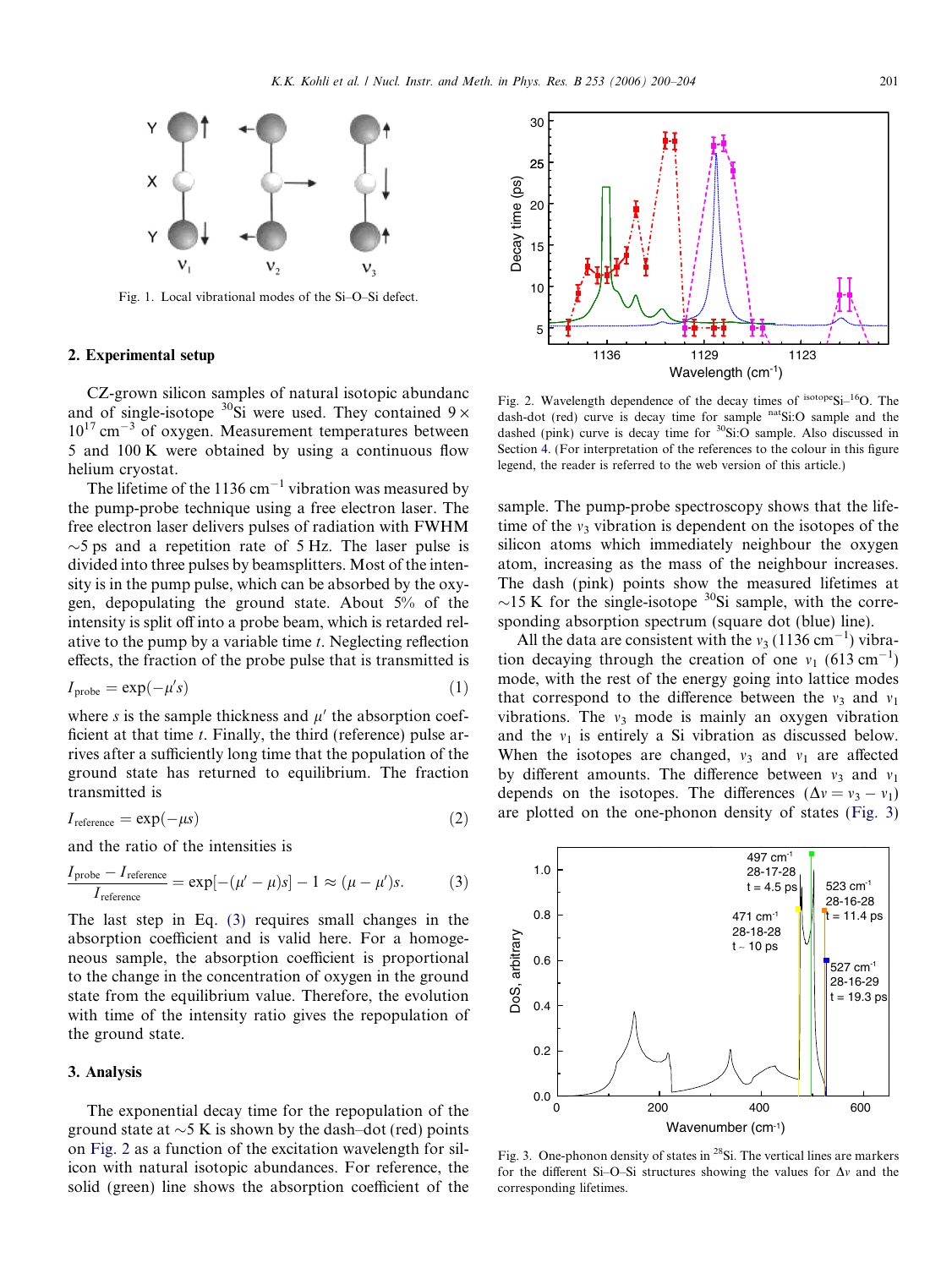<span id="page-2-0"></span>

Fig. 4. Two-Phonon density of states for  $^{28}Si$  and  $^{30}Si$ . The vertical lines are markers for the different Si-O-Si structures with values of  $\Delta v$  that lie outside the one-phonon density of states. The density of two-phonon states is similar for the two structures, which have the same lifetimes.

[\[5\]](#page-4-0). For Si–O–Si masses of 28-17-28, the lifetime is 4.5 ps [\[4\]](#page-4-0) and  $\Delta v$  coincides with a high density of states, so the energy can be easily sent into the lattice, explaining the very short lifetime. The lower phonon density results in longer decay times as can be seen for 28-16-28 and the other isotope combinations. For 28-18-28, we can estimate the lifetime  $\sim$ 10 ps from the line width and plotting  $\Delta v$  for this isotope combination shows that it lies on a similar density of states as for 28-16-28 and both have comparable lifetimes.

As the differences increase, they edge towards the maximum phonon frequency of silicon. When  $\Delta v$  falls outside the one-phonon spectrum, as for 30-16-28 and 30-16-30, the measured decay time saturates at 27 ps. The decay here could occur through the emission of one  $v_1$  LVM plus two lattice phonons.

This model, using the  $v_1$  vibration, describes the data well. But, since the transverse bending mode  $v_2$  is at  $518 \text{ cm}^{-1}$ , we should consider if it could be used instead. However, the  $v_2$  mode is not a possible candidate for the decay process because it is inconsistent with the expected trends. For the combination 28-17-28,  $v_3-v_2 = 591 \text{ cm}^{-1}$ , placing it in a lower density of two-phonon states than  $v_3 - v_2 = 618$  cm<sup>-1</sup> for 28-16-28. However, the lifetimes, at 4.5 ps and 11 ps, respectively, are in the opposite order. A higher density of states should result in a shorter lifetime but this is not the case if  $v_2$  is used instead of  $v_1$  (See Fig. 4).

#### 4. Temperature dependence

The temperature-dependence of the  $v_3$  vibration was measured (Fig. 5) using the single-isotope  ${}^{30}$ Si sample to avoid the influence on the measurements through isotope effects. We have shown that the  $v_3$  vibration for 30-16-30 decays into  $v_1$  and two other phonons totalling  $\sim$ 537 cm<sup>-1</sup>. From the density of states they are likely to be  $v_a \sim 335 \text{ cm}^{-1}$  and



Fig. 5. The decay time as a function of temperature for the  $v_3$  vibration in  $^{30}$ Si is shown by the starred (blue) points fitted to Eq. (6) (red line). The dashed (orange) line gives the expected temperature dependence of the  $1129 \text{ cm}^{-1}$  vibration (Eq. (4)) and the solid (blue) line gives the temperature dependence of the  $1121 \text{ cm}^{-1}$  vibration (Eq. [\(7\)](#page-3-0)). (For interpretation of the references to the colour in this figure legend, the reader is referred to the web version of this article.)

 $v_b \sim 200 \text{ cm}^{-1}$ . The temperature-dependence of the decay is then expected to be:

$$
\frac{1}{\tau(T)} = \frac{1}{\tau(0)} [(1 + n(v_1))(1 + n(v_a))(1 + n(v_b))]
$$
(4)

where

$$
n(v) = \frac{1}{e^{\hbar \omega/kT} - 1} \tag{5}
$$

and  $\hbar \omega$  is  $v_1$ ,  $v_a$  or  $v_b$ . However, Fig. 5 shows that the data does not conform to this equation and other processes must be taken into account.

The pump pulse empties some of the ground state population disturbing the thermal equilibrium. We simplify the energy levels of the  $29 \text{ cm}^{-1}$  system to a set of two-dimensional harmonic oscillators. The energy separation of the levels is  $\hbar \omega = 49 \text{ cm}^{-1}$  from the Bosomworth model [\[6\]](#page-4-0). At  $T > 0$  K, the higher vibrational levels decay back to the ground state, restoring the equilibrium. The rate of repopulating the ground state depends on the rate of decay for the  $v_3$  vibration and the fraction of empty states. For a two-dimensional harmonic oscillator, the fraction of the ground state that is empty at temperature  $T$  is given by the term in braces in Eq. (6). The fitted data in Fig. 5 shows that the higher levels of the  $v_2$  state govern the temperature dependence. The parameter s determines the transition rate in the  $v_2$  manifold and is found to be  $s \sim 74$  GHz.

$$
\frac{1}{\tau(T)} = \frac{1}{\tau(0)} [(1 + n(v_1))(1 + n(v_a))(1 + n(v_b))]
$$
  
+  $s \left\{ 1 - (1 - e^{-\hbar \omega/kT})^2 \right\}$  (6)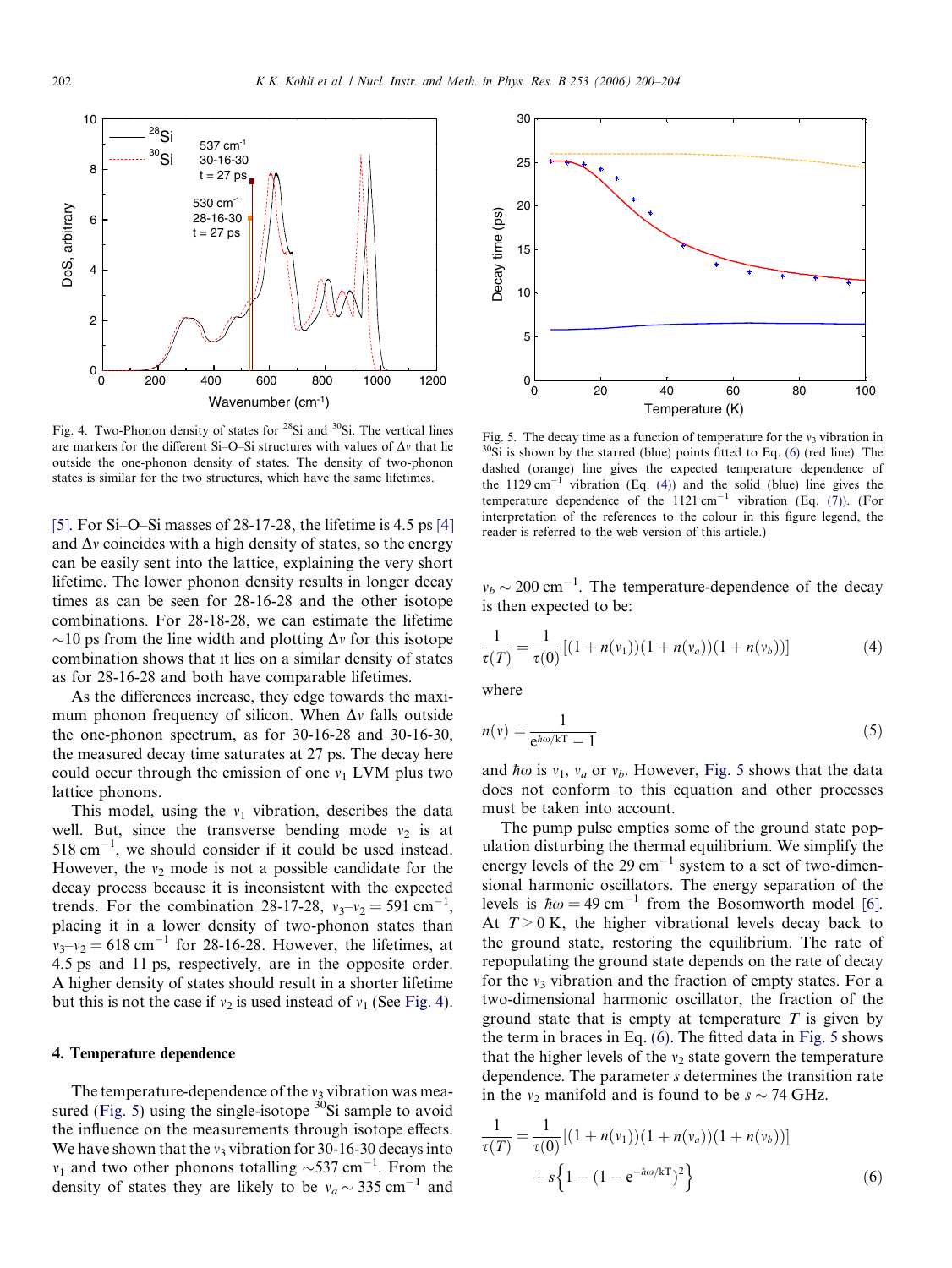<span id="page-3-0"></span>In [Fig. 2,](#page-1-0) the data for  $1121 \text{ cm}^{-1}$ , which is a transition due to the excitation of the  $v_3$  vibration while the system is in the first excited state of  $v_2$ , shows a measured repopulation time of  $9 \pm 2$  ps measured at 10–15 K. This is significantly shorter than the lifetime of the basic 1129 cm<sup>-1</sup> $v_3$  vibration, of 27 ps. Applying the same argument as used to obtain Eq. [\(6\)](#page-2-0) to the doubly-degenerate  $n = 1$  level of energy  $2\hbar\omega$ , we can estimate the rate of repopulation of the initial state of the  $1121 \text{ cm}^{-1}$  transition as

$$
\frac{1}{\tau(T)} = \frac{1}{\tau(0)} + s \left\{ 2 - 2 e^{-\hbar \omega / kT} (1 - e^{-\hbar \omega / kT})^2 \right\}
$$
(7)

where  $\tau(0) = 27$  ps. Using s  $\sim$  74 GHz, Eq. (7) estimates the repopulation time of the  $1121 \text{ cm}^{-1}$  initial state as 13.5 ps, compared to the measured 9 ps. The solid (green) line on [Fig. 5](#page-2-0) shows that this repopulation time is only weakly dependent on temperature.

### 5. Theoretical calculations

Insight into the de-excitation processes comes from ab initio calculations. We have used the SIESTA implementation of molecular-dynamics simulations in 64 host-atoms periodic supercells. Fig. 6 shows the contribution (the square of the eigenvector) to each mode of vibration for the Si and O atoms in the Si–O–Si cluster. The  $v_3$ vibration, calculated at 1153 cm<sup>-1</sup> and the  $v_1$  vibration, calculated at  $607 \text{ cm}^{-1}$ , are both highly localized on the Si-O-Si cluster: energy transfer between them immediately appears likely.



Fig. 6. Plots of the squared eigenvectors of the Si and O atoms in the central Si–O–Si cluster against the frequency of vibration for each mode in a 64 host-atom supercell. The central cluster is specifically the 28-16-28 structure. Dotted (black) lines show the contribution from the O atom, solid (red) from the Si atoms in the central cluster. The  $v_3$  mode is calculated at 1153 cm<sup>-1</sup> and the  $v_1$  mode at 607 cm<sup>-1</sup>. (For interpretation of the references to the colour in this figure legend, the reader is referred to the web version of this article.)

To calculate the lifetime of the  $v_3$  vibration, that mode has been excited with one quantum, with the remainder of the cluster in thermal equilibrium and the time-evolution calculated using the method of [\[7\]](#page-4-0). The decay of the  $v_3$ vibration is found to coincide with energy transfer to the  $v_1$  vibration, plus other modes. Fitting an exponential decay to the energy in the  $v_3$  mode results in decay times ranging from 10 ps for the 28-16-28 combination (measurement 11 ps) to 22 ps for 30-16-28 (measurement of 27 ps). The *ab initio* calculations agree with the importance of the  $v_1$  mode in the de-excitation process and agree closely with the measured decay times.

## 6. Optically-enhanced diffusion

Recently, optical excitation in the  $v_3$  band has been shown to enhance the diffusion of oxygen by a factor of 3 at a temperature of 1173 °C [\[3\]](#page-4-0). The lifetime of the first  $v<sub>3</sub>$  level has been shown to be described by Eq. [\(4\)](#page-2-0). Evaluation at 1173 °C gives a lifetime  $\sim 0.5$  ps, in which time the oxygen atom would vibrate  $\sim$ 3 times in the  $v_3$  mode, implying an efficient increase in the diffusion rate. However, we note that in thermal equilibrium at 1173 °C, about 30% of the oxygen atoms are in the first excited  $v_3$  vibrational level already and  $\sim$ 10% in the next level. Optical excitation may be occurring from these higher levels. To understand the enhanced diffusion will require further optical and lifetime measurements at higher temperatures.

#### 7. Summary

Pump-probe measurements have shown that the decay time of the  $v_3$  vibration of O in Si depends strongly on the isotopes of the Si atoms immediately neighbouring the O atom. Empirical and *ab initio* modelling has established that the  $v_3$  mode decays into one  $v_1$  mode plus lattice modes. Pump-probe measurements of the temperature dependence of the  $v_3$  decay time are dominated by repopulation within the low-frequency  $v_2$  manifold. We estimate that at the temperature used in recent optically-enhanced diffusion studies [\[3\],](#page-4-0) the lifetime of the first excited state of  $v_3$  is  $\sim 0.5$  ps.

#### Acknowledgements

We gratefully acknowledge Stichting voor Fundamenteel Onderzoek der Materie (FOM) for beam time and assistance at FELIX. We appreciate the support through the European Community Research Infrastructure Action under the FP6 ''Structuring the European Research Area'' programme through the initiative for ''Integrating Activity on Synchotron and Free Electron Laser Science'', the R.A. Welch Foundation, the National Renewable Energy Laboratory, Texas Tech High Performance Computer Center and P. Pavone.